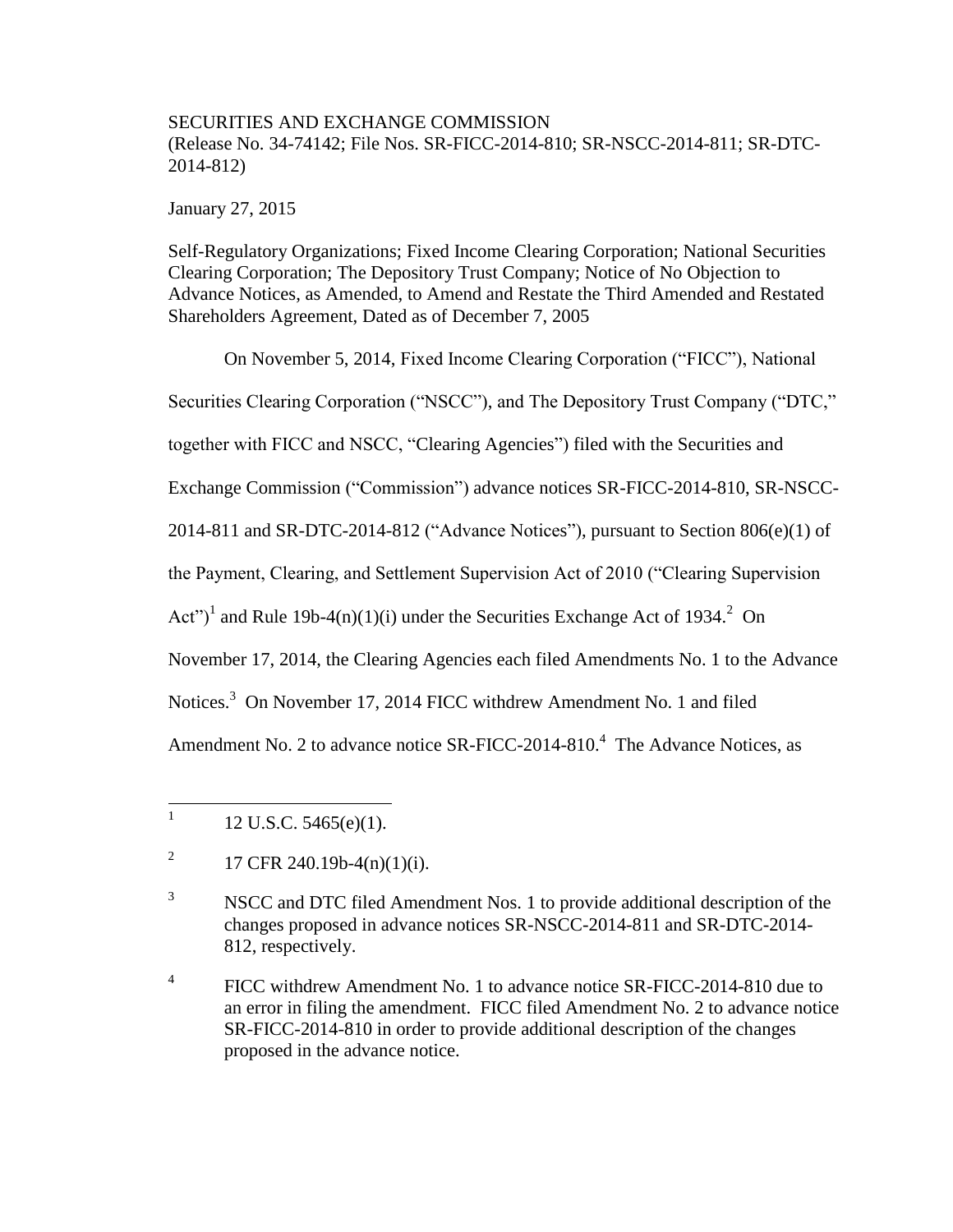amended, were published for comment in the Federal Register on December 11, 2014.<sup>5</sup> On December 31, 2014, the Commission published notice of its extension of the review period for the Advance Notices.<sup>6</sup> The Commission did not receive any comments on the Advance Notices. This publication serves as notice of no objection to the Advance Notices, as amended.

## I. Description of the Advance Notices

The Advance Notices are a proposal by the Clearing Agencies, which are wholly owned subsidiaries of the Depository Trust and Clearing Corporation ("DTCC"), to amend and restate their Third Amended and Restated Shareholders Agreement, dated as of December 7, 2005 ("Existing Shareholders Agreement")<sup>7</sup> — a single agreement covering all of the Clearing Agencies and their respective members and participants ("Members"). The Clearing Agencies state that the proposed revisions to the Existing Shareholders Agreement ("Revised Shareholders Agreement") are the product of a comprehensive review by DTCC of its ownership, governance, and capital structure, undertaken for the purposes of increasing the financial resources available to support the conduct of the businesses of the Clearing Agencies and enhancing regulatory risk management.

With the Advance Notices of the Revised Shareholders Agreement, the Clearing Agencies propose: (1) to issue new common stock of DTCC ("Common Shares"), which

<sup>5</sup> <sup>5</sup> Release No. 34-73755 (Dec. 5, 2014), 79 FR 73665 (Dec. 11, 2014).

<sup>6</sup> Release No. 34-73975 (Dec. 31, 2014), 80 FR 918 (Jan. 7, 2015).

 $7$  When the changes proposed in the Advance Notices become effective, the title of the Existing Shareholders Agreement will become the "Fourth Amended and Restated Shareholders Agreement."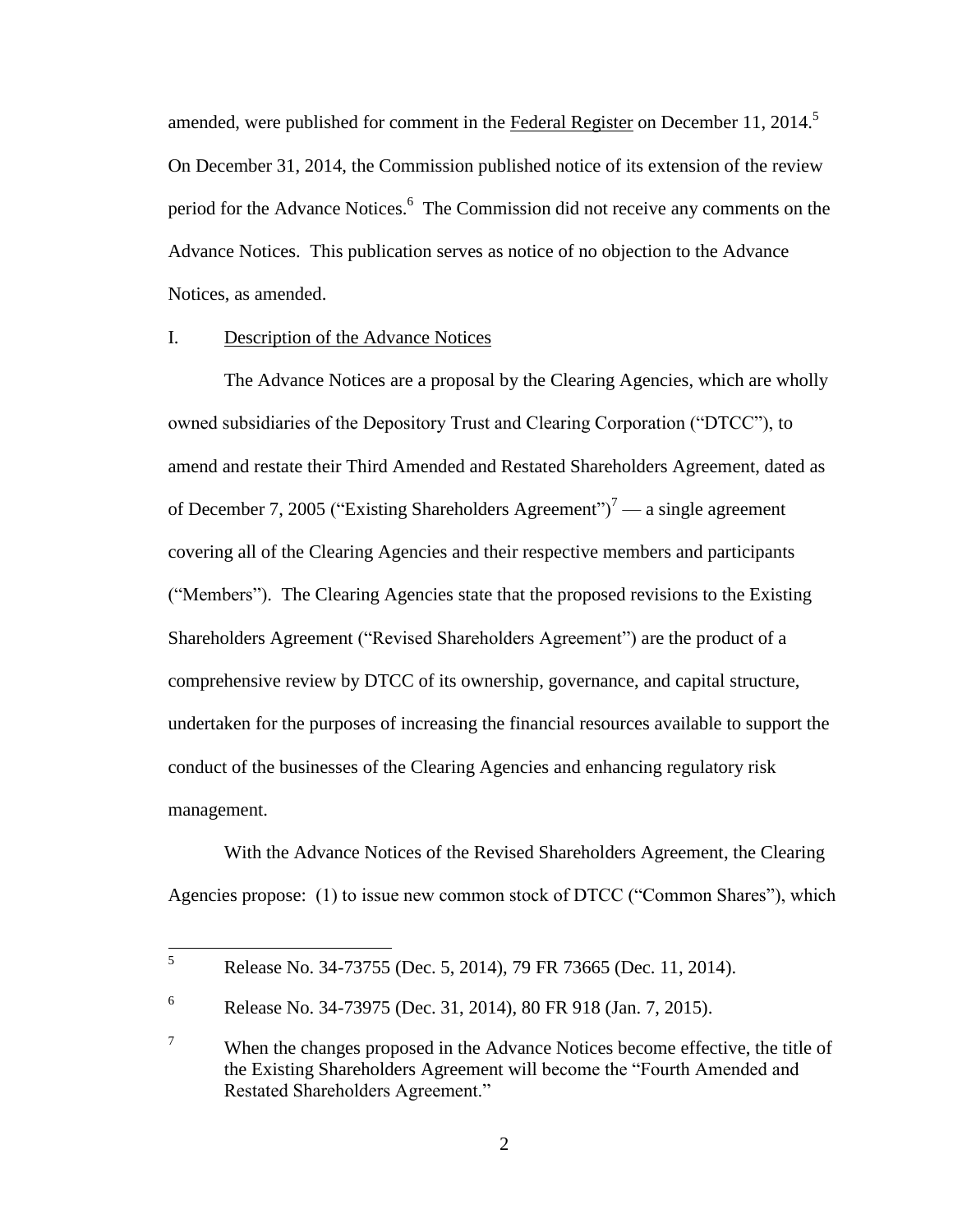mandatory common shareholders ("Mandatory Shareholders")<sup>8</sup> will be required to purchase, upon approval by the DTCC Board of Directors ("Board") and two-thirds of Mandatory Shareholders; (2) to buyback such newly issued Common Shares from Mandatory Shareholders, at the Board's discretion and approval; (3) to modify the formula for allocating Common Shares among shareholders ("Common Shareholders"); (4) to modify the formula for pricing the Common Shares; (5) to remove restrictions on the frequency with which DTCC can reallocate Common Shares; and (6) make other conforming and technical changes. Details of these proposed changes are summarized below.

## A. Capital Raise through the Sale of Newly Issued Common Shares to Mandatory Shareholders

Historically, the Clearing Agencies have operated on an at-cost or near-cost basis and rebated excess revenues to Members. Recently, however, the Clearing Agencies have experienced a greater need to increase capital to meet higher operating costs and, as systemically important financial market utilities ("SIFMUs"), to satisfy heightened riskmanagement requirements.

In order to raise capital for business purposes, the Revised Shareholders Agreement will enable DTCC to sell newly issued Common Shares to Mandatory Shareholders, who will be required to purchase such shares. The exercise of this new authority will require approval by the Board and two-thirds of the Mandatory

 8 Pursuant to the Existing Shareholders Agreement and the rules of each of the Clearing Agencies, some Members, generally full-service Members, are required to own Common Shares (i.e., Mandatory Shareholders) while other Members, generally limited-service Members, are permitted but not required to own such shares ("Voluntary Shareholders"). Further, certain Members are not permitted to purchase and own Common Shares or become parties to the Existing Shareholders Agreement.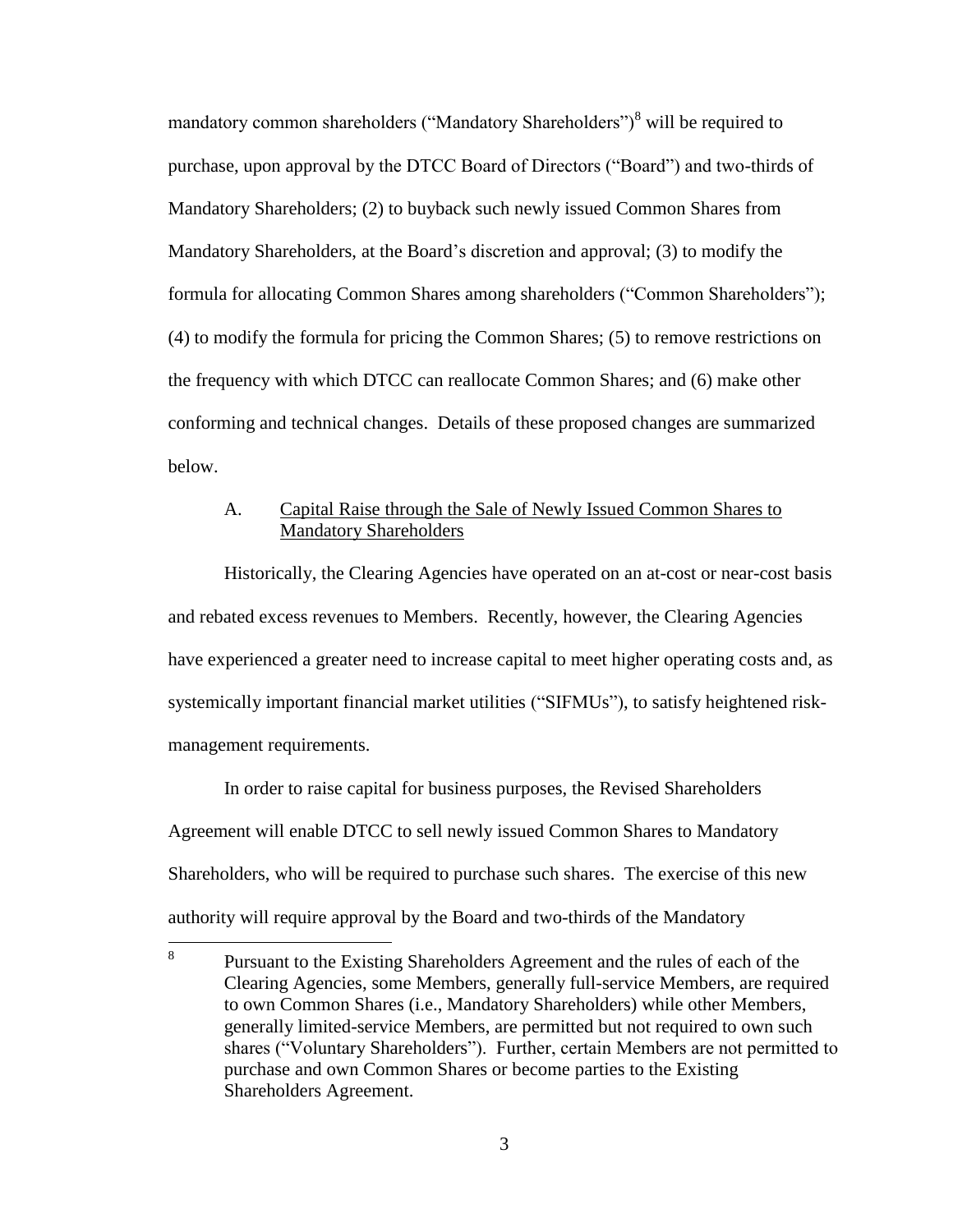Shareholders. The proceeds of the sale of the new issuance will be provided by DTCC to the Clearing Agencies as working capital. Voluntary Shareholders will not be required or permitted to purchase newly issued Common Shares.

DTCC states that it has performed extensive analyses to determine these needs and has considered alternative means to address them. DTCC deemed an increase in fees impractical because it would not necessarily generate sufficient resources in a reasonable period and fees depend on transactional volumes, which may be volatile. DTCC also was concerned with the financial burden that significant fee increases could place on Members over an extended period.

## B. Mandatory Repurchase of Newly Issued Common Shares from Mandatory **Shareholders**

To allow flexibility to return capital to Mandatory Shareholders if the Clearing Agencies have excess, the Revised Shareholders Agreement will provide a mechanism under which DTCC may repurchase Common Shares from Mandatory Shareholders, on a mandatory basis, in an aggregate amount up to the aggregate amount of all newly issued Common Shares. Exercise of this new authority will be at the discretion of the Board.<sup>9</sup>

### C. Updates to the Common Share Allocation Formula

The formula used to periodically reallocate entitlements to purchase Common Shares ("Allocation Formula") is based on the historic development of  $\text{DTCC}^{10}$ . The Allocation Formula provides that (i) 80% of the entitlement to purchase Common Shares is based on the amount of fees paid by a Member to the Clearing Agencies, and (ii) the

 9 The directors of the boards of FICC, NSCC, and DTC are the same as the Board's directors.

<sup>&</sup>lt;sup>10</sup> See Release No. 34-73755 (Dec. 5, 2014), 79 FR 73665, 73667 (Dec. 11, 2014).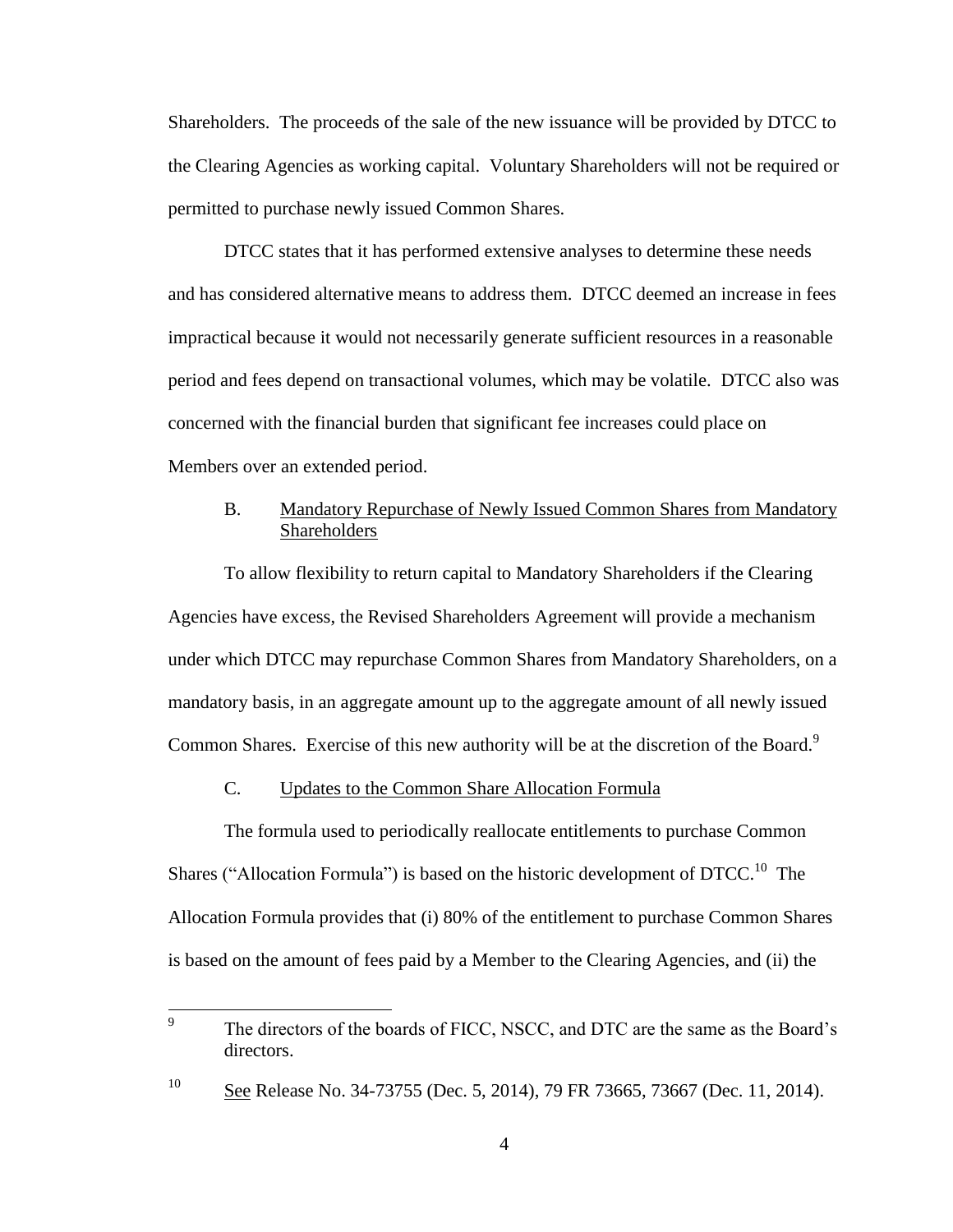remaining 20% of the entitlement is based on the average market value of all securities credited to the DTC account of that Member ("Long Positions").

Today, all users of the Clearing Agencies pay fees to one or more of the Clearing Agencies based on usage of the services and facilities of the Clearing Agencies, including fees for Long Positions. Accordingly, DTCC has determined that it is no longer appropriate for the Allocation Formula to include both the market value of Long Positions and fees paid to DTC for such Long Positions. As such, the Revised Shareholders Agreement will update the Allocation Formula to eliminate the market value of Long Positions, so that the formula will be based solely on fees paid to the Clearing Agencies.

#### D. Amendments to the Common Share Price Formula

The price of Common Shares is used in connection with the purchase and sale of such shares among Common Shareholders in the periodic reallocation of Common Shares, as well as in connection with the transfer of the Common Shares of retiring or disqualified Common Shareholders.

Under the Existing Shareholders Agreement, the price of Common Shares is determined by a formula ("Pricing Formula") that excludes a portion of the retained earnings of the Clearing Agencies from DTCC's book value, which DTCC argues is a vestige of the historical development of  $\text{DTCC}^{11}$  Additionally, the basis of the Pricing Formula is the full book value of DTCC, which includes intangibles such as goodwill.<sup>12</sup>

 $11$ See id.

<sup>12</sup> Intangible items of book value used in this calculation are shown on DTCC's Consolidated Statement of Financial Condition. DTCC Financial Statements, available at http://dtcc.com/legal/financial-statements.aspx.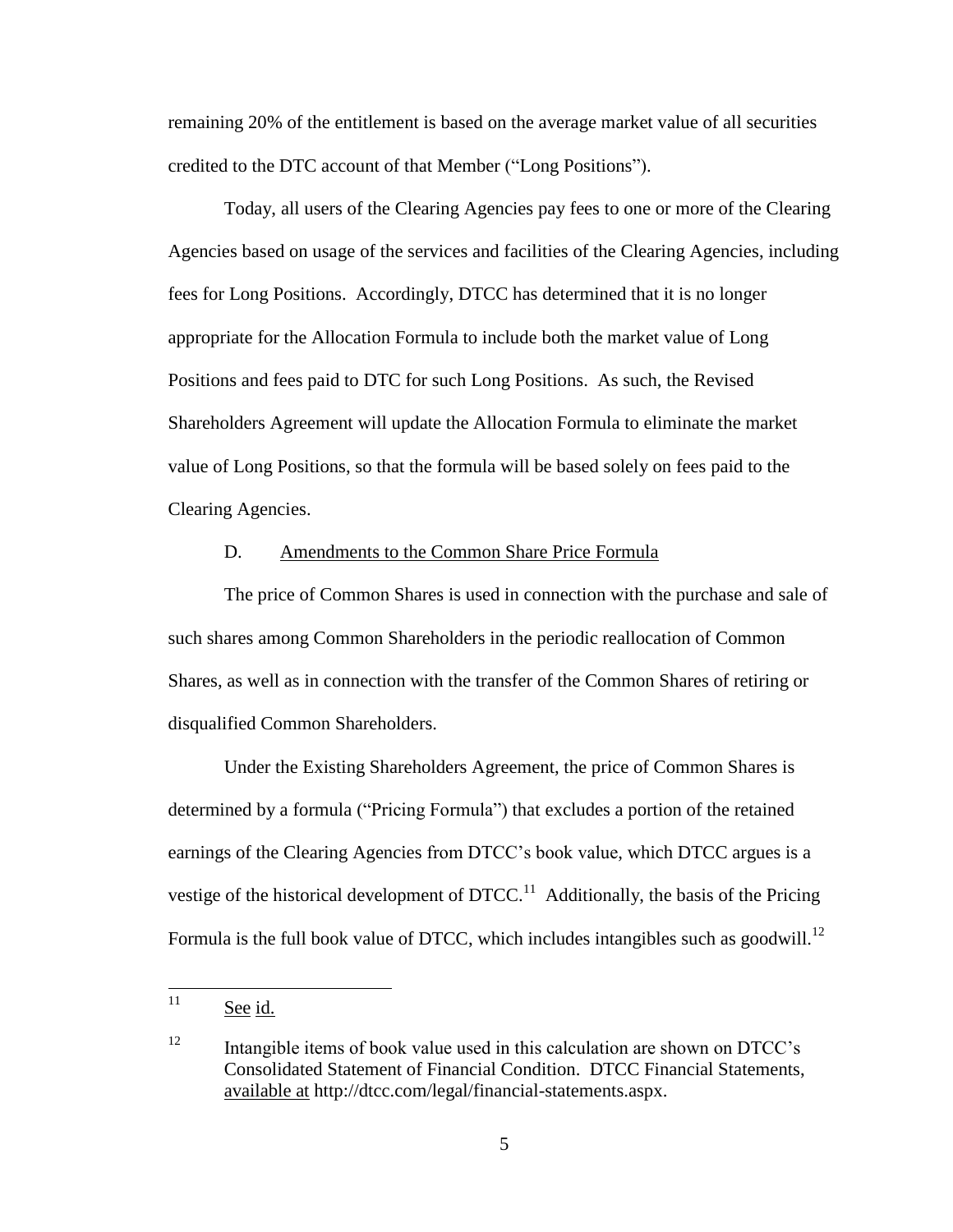To make the price of the Common Shares more closely reflect the liquidation value of DTCC, the Revised Shareholders Agreement will make two amendments to the Pricing Formula. First, the formula will be updated to no longer exclude a portion of the retained earnings of the Clearing Agencies from DTCC's book value. Second, the formula will be updated to reflect the tangible book value of DTCC and the liquidation preference of the preferred stock of DTCC.

#### E. Amendments to the Frequency of Reallocating Common Shares

The reallocation of Common Shares among Common Shareholders is a means of aligning the entitlement to own such shares with the use of the Clearing Agencies by the Common Shareholders. The Existing Shareholders Agreement limits reallocations to no more than once a year, but no less than every three years.

To allow more frequent reallocations, the Revised Shareholders Agreement will permit reallocations to occur more than once a year, as determined by the Board, but still no less than once every three years.

### F. Other Conforming and Technical Amendments to the Existing Shareholders Agreement

The Revised Shareholders Agreement will also include certain other technical amendments, including conforming and clarifying changes. For example, the Revised Shareholders Agreement will: (i) amend the definition of "Common Share Amount" to clarify that the calculation does not include any fees that are pass-through fees (i.e., amounts collected by one of the Clearing Agencies for the account of a third party and paid by that Clearing Agency to a third party); (ii) amend the definition of "Settlement" to move the time at which settlement is effected from 5:00 p.m. New York City Time on the Settlement Date, as such terms are defined in the Existing Shareholders Agreement,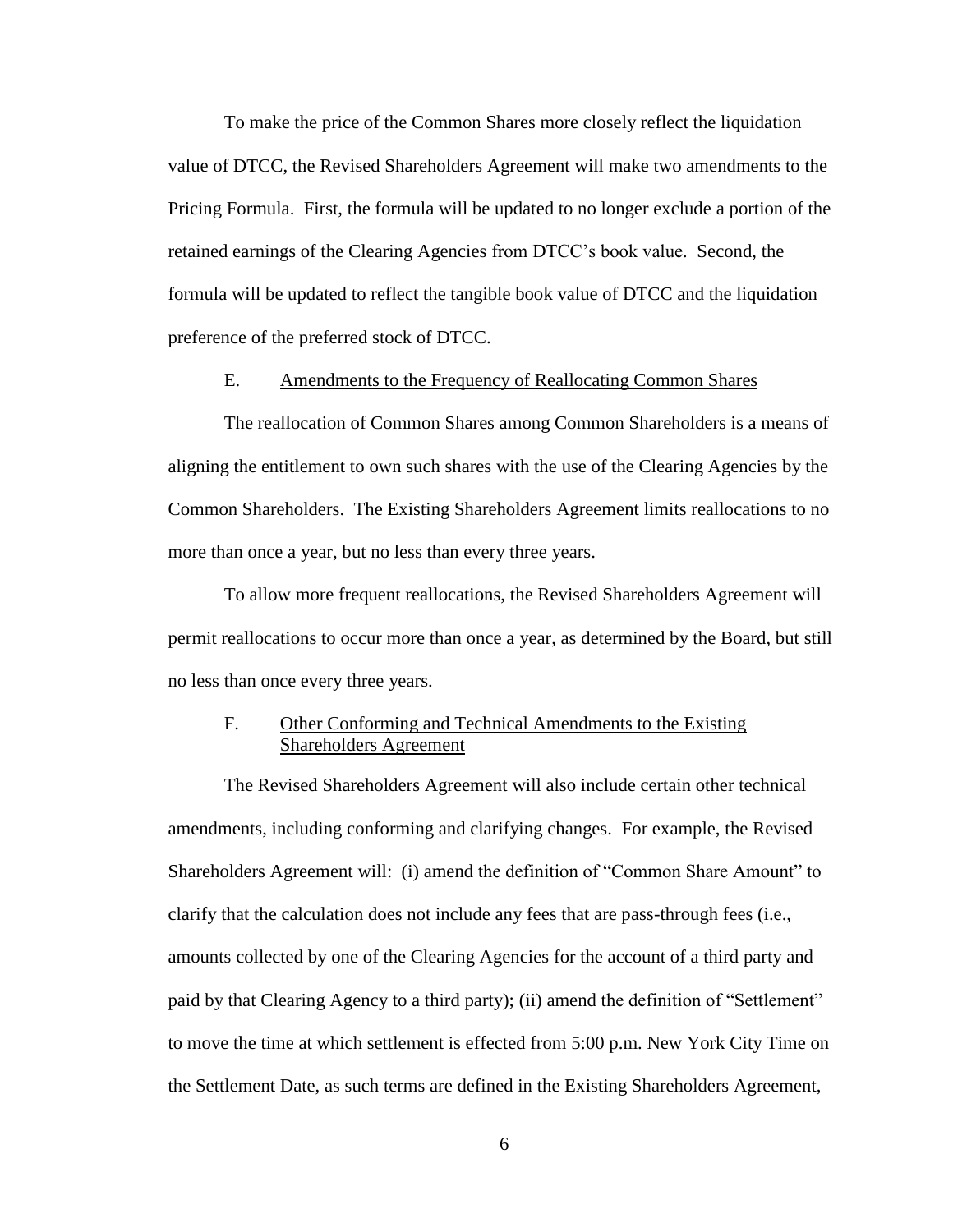to 4:00 p.m. New York City Time on the Settlement Date;<sup>13</sup> (iii) update the definition of "Deliver" to include more convenient and contemporary methods of delivering notices, (e.g., by electronic mail), as appropriate; and (iv) include Members of FICC's Mortgage-Backed Security Division ("MBSD"), other than Cash-Settling Bank Members (as such term is defined in the rules of MBSD),<sup>14</sup> within the definition of "Mandatory Purchaser" Participants."

The Revised Shareholders Agreement also will amend the definition of "Qualified Person," which sets forth the types of entities that may hold Common Shares, to exclude: (i) Federal Reserve Banks because DTCC never intended that such governmental authorities should be required to own shares in DTCC, notwithstanding that they may use certain services of the Clearing Agencies; (ii) central counterparties or central securities depositories because these link arrangements are for the purpose of extending clearing agency services across borders, or among closely related activities and products, but not for ownership purposes; and (iii) any other financial market infrastructure or utility that the Board determines shall not be a Qualified Person.

Finally, the Revised Shareholders Agreement will provide that the pro-rata re-distribution of the Common Shares of a Common Shareholder that is no longer a Qualified Person to all other Common Shareholders takes place at the beginning of the

<sup>13</sup> <sup>13</sup> This is an operational change in order to align Common Share settlement times with the routine times of end of day settlement for each of the Clearing Agencies.

<sup>&</sup>lt;sup>14</sup> MBSD Rules & Procedures, available at http://www.dtcc.com/~/media/Files/Downloads/legal/rules/ficc\_mbsd\_rules.pdf. As a result of FICC becoming a central counterparty for transactions processed and cleared at MBSD, Release No. 34-66550 (Mar. 9, 2012), 77 FR 15155 (Mar. 14, 2012), the general rule that full-service Members, including users of guaranteed services, of one of the Clearing Agencies are Mandatory Purchaser Participants applies to Members of MBSD.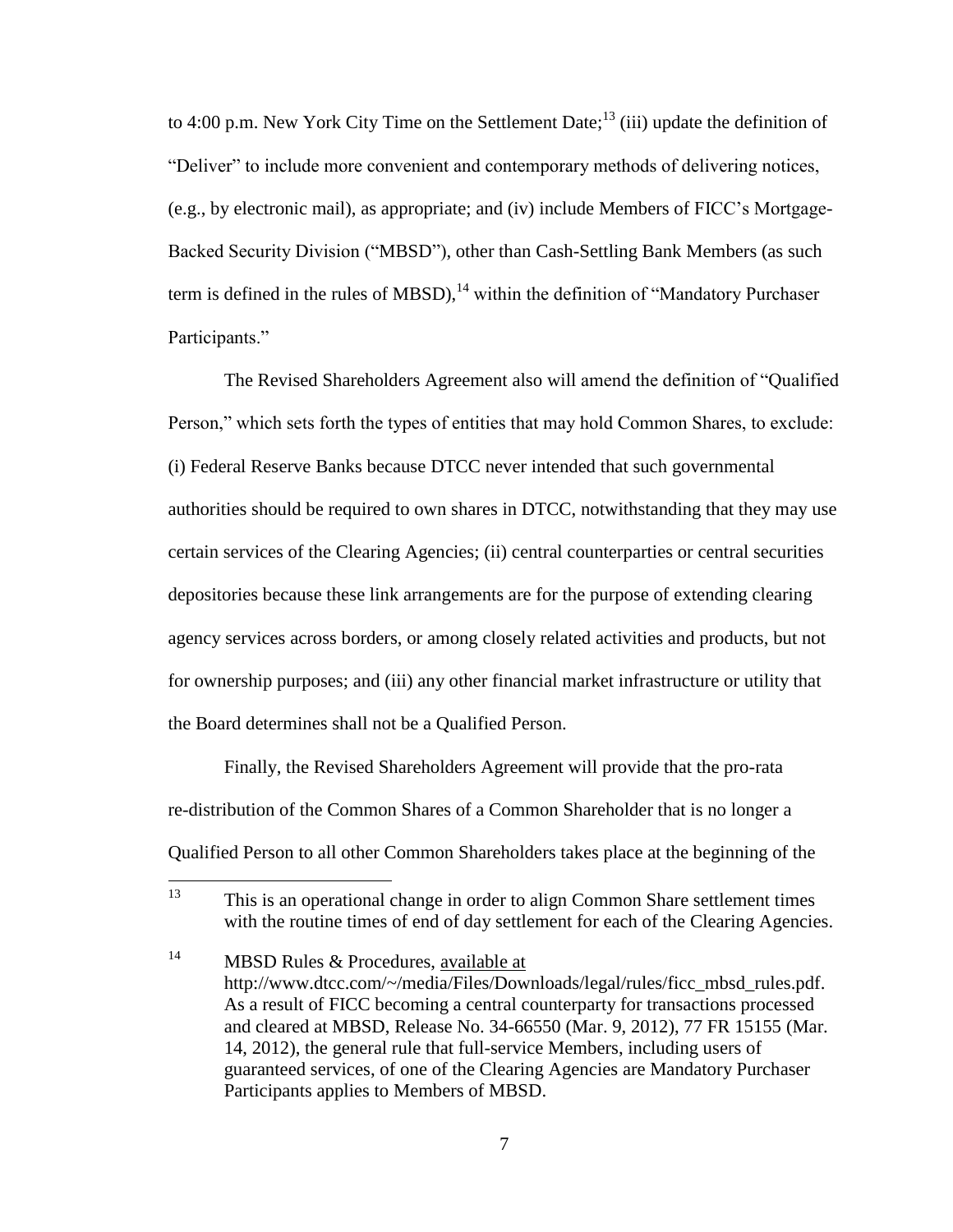following calendar year, rather than contemporaneously with such Common Shareholder ceasing to be a Qualified Person. This change reflects current practice and is more administratively practical.

#### II. Discussion and Commission Findings

Although the Clearing Supervision Act does not specify a standard of review for an advance notice, the Commission believes that the stated purpose of the Clearing Supervision Act is instructive.<sup>15</sup> The stated purpose of the Clearing Supervision Act is to mitigate systemic risk in the financial system and promote financial stability by, among other things, promoting uniform risk management standards for SIFMUs and strengthening the liquidity of SIFMUs.<sup>16</sup>

Section  $805(a)(2)$  of the Clearing Supervision Act<sup>17</sup> authorizes the Commission to prescribe risk management standards for the payment, clearing, and settlement activities of designated clearing entities and financial institutions engaged in designated activities for which it is the supervisory agency or the appropriate financial regulator. Section  $805(b)$  of the Clearing Supervision Act<sup>18</sup> states that the objectives and principles for the risk management standards prescribed under Section 805(a) shall be to:

- promote robust risk management;
- promote safety and soundness;
- reduce systemic risks; and

<sup>16</sup> Id.

- $17 \t12$  U.S.C. 5464(a)(2).
- $18$  12 U.S.C. 5464(b).

<sup>15</sup> See 12 U.S.C. 5461(b).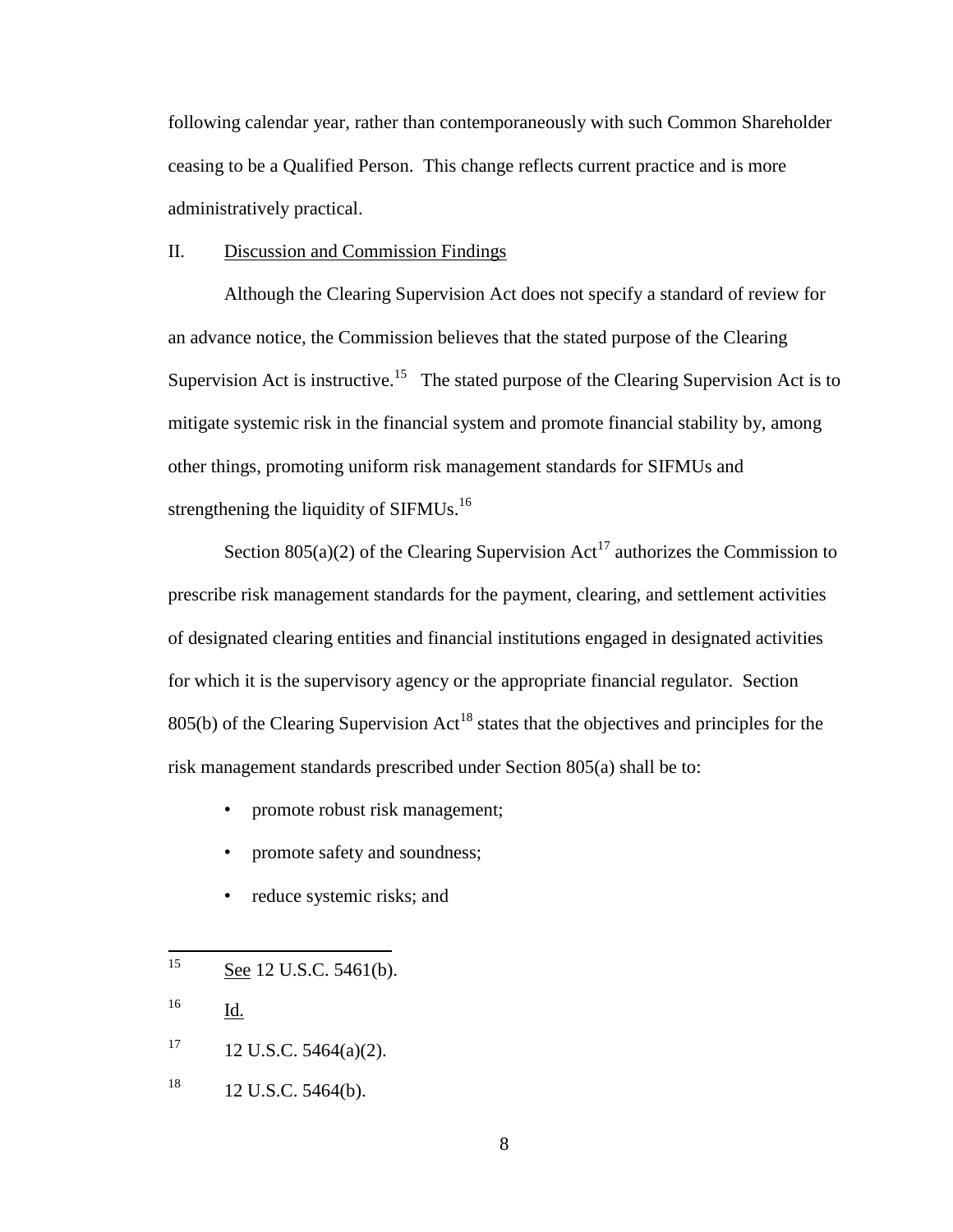support the stability of the broader financial system.

The Commission has adopted risk management standards under Section 805(a)(2) of the Clearing Supervision Act<sup>19</sup> ("Clearing Agency Standards").<sup>20</sup> The Clearing Agency Standards became effective on January 2, 2013, and require registered clearing agencies to establish, implement, maintain, and enforce written policies and procedures that are reasonably designed to meet certain minimum requirements for their operations and risk management practices on an ongoing basis. As such, it is appropriate for the Commission to review advance notices against these Clearing Agency Standards and the objectives and principles of these risk management standards as described in Section  $805(b)$  of the Clearing Supervision Act.<sup>21</sup> The Commission believes that the proposed changes to the Existing Shareholders Agreement promote robust risk management, promote safety and soundness, reduce systemic risks, and support the stability of the broader financial system, and, thus, align with the stated purpose of the Clearing Supervision Act.

First, allowing DTCC to issue new Common Shares to Mandatory Shareholders for the purpose of infusing the Clearing Agencies with additional working capital will enable the Clearing Agencies, which are designated SIFMUs, to maintain operations for a longer period during times of financial stress. As such, the proposed change promotes the safety and soundness of the Clearing Agencies, reduces systemic risks presented by the Clearing Agencies, and supports the stability of the broader financial system.

<sup>19</sup> <sup>19</sup> 12 U.S.C. 5464(a)(2).

<sup>&</sup>lt;sup>20</sup> Rule 17Ad-22, 17 CFR 240.17Ad-22. Release No. 34-68080 (Oct. 22, 2012), 77 FR 66220 (Nov. 2, 2012).

 $^{21}$  12 U.S.C. 5464(b).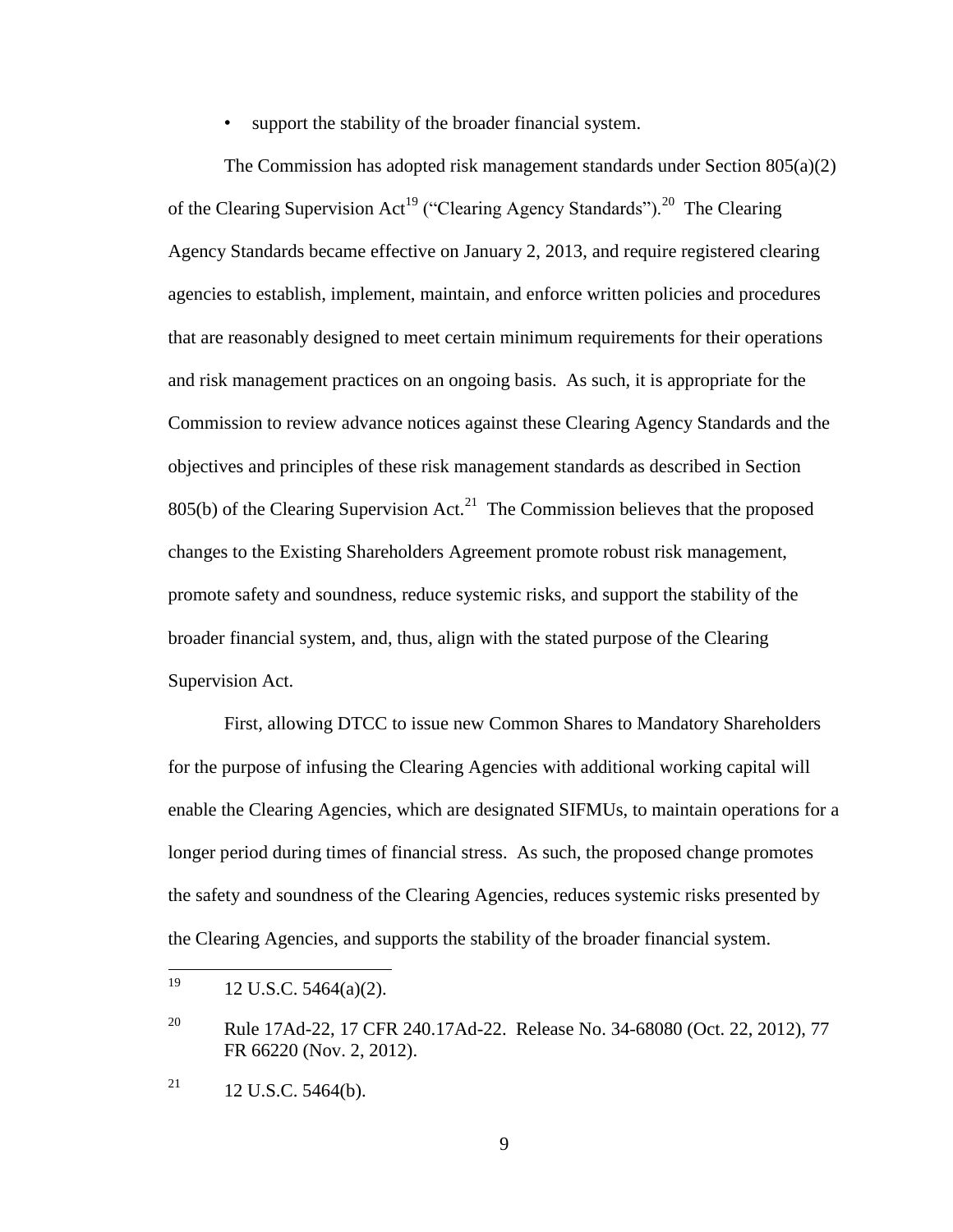Second, allowing DTCC to buy back newly issued Common Shares from Mandatory Shareholders will enable DTCC to return capital to those Members, most of which play substantial roles in the financial system, when the Clearing Agencies have excess capital. Therefore, the proposed change further supports the stability of the broader financial system by enabling capital to move from the Clearing Agencies back to Members when appropriate.

Third, the proposal to update the Allocation Formula to no longer account for securities held at DTC will more closely align the allocation of Common Shares with Common Shareholder's use of the Clearing Agencies. Therefore, ownership of the Clearing Agencies will more accurately reflect usage of the Clearing Agencies, which should further align risks and promote robust management at the Clearing Agencies.

Fourth, the proposal to update the Pricing Formula to (i) no longer exclude a portion of the retained earnings of the Clearing Agencies, and (ii) change the basis of the formula from DTCC's book value to its tangible book value will more accurately reflect the actual liquidation value of DTCC. By more accurately reflecting the liquidation value of DTCC, shareholders can more accurately account for the value of their shares and payments that they may make or receive in a future reallocation of Common Shares. Thus, the Mandatory and Voluntary Shareholders can better assess their financial position, promoting stability of the broader financial system.

Fifth, the proposal to allow for more than one reallocation of Common Shares among Common Shareholders per year will enable DTCC to contemporaneously align ownership of Common Shares with Common Shareholders' usage of the Clearing Agencies as needed. Similar to the proposed change to the Allocation Formula,

10